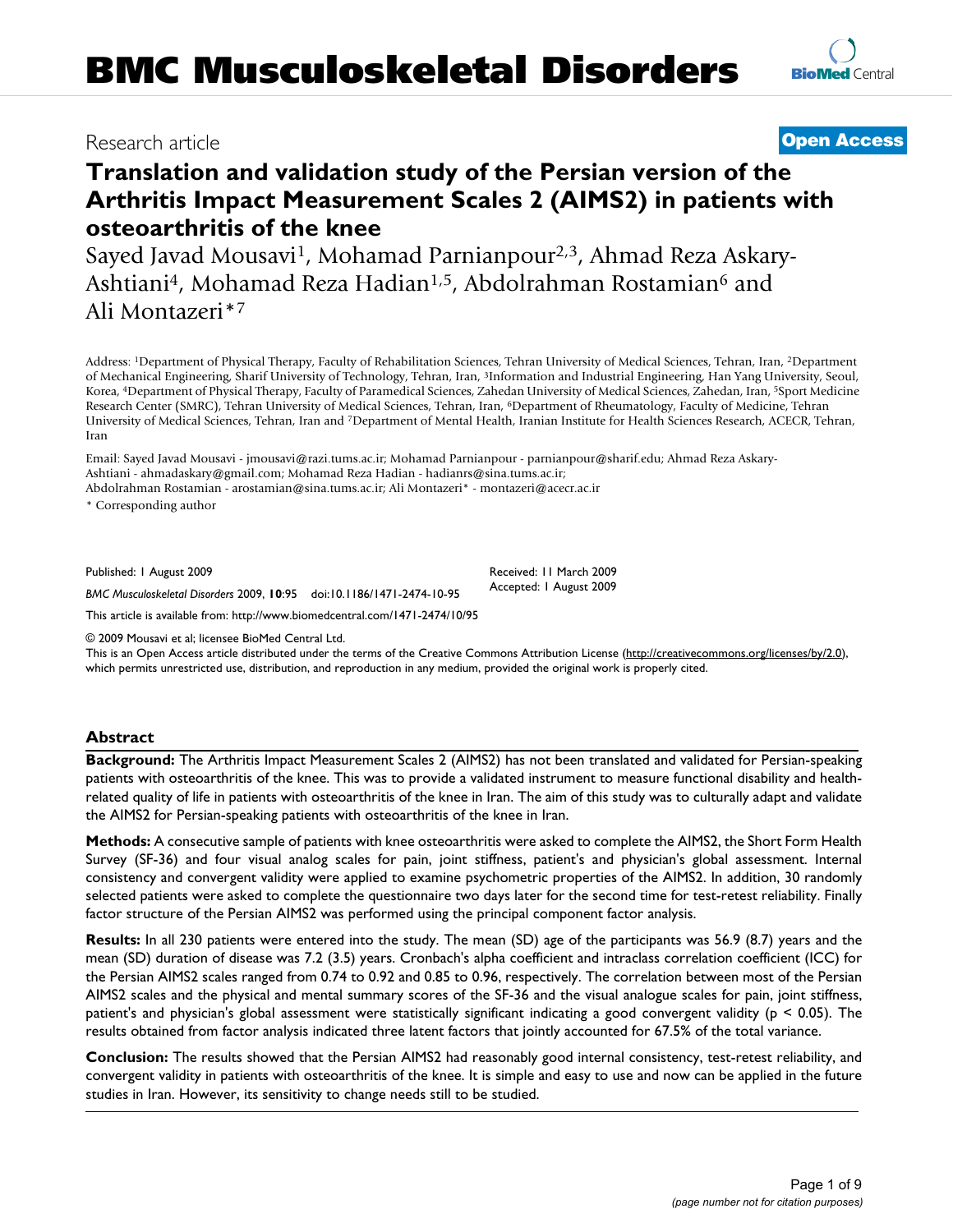### **Background**

Osteoarthritis (OA) is a major medical, social, and economic problem in both developed and developing countries [\[1-](#page-7-0)[3](#page-7-1)]. It often affects a variety of physical and psychosocial health domains, from fairly basic self-care activities to advance and complex social, work, and leisure activities and eventually has a profound impact on health related quality of life (HRQOL) [\[2,](#page-7-2)[4,](#page-7-3)[5\]](#page-7-4). Osteoarthritis of the knee is the most prevalent degenerative joint disease and a major cause of disability, particularly in the aging population [[6](#page-7-5),[7\]](#page-7-6). Cross-sectional and prospective studies found that HRQOL is negatively affected in patients with OA of the knee [[2](#page-7-2),[3](#page-7-1)[,8](#page-7-7)[,9\]](#page-7-8). The aim of contemporary treatment in most of the rheumatoid and orthopaedic conditions, including OA of the knee, is often to improve the functional ability and quality of life of the patient; hence health status should be considered as an important outcome in clinical trials investigating OA of the knee [[10](#page-7-9),[11\]](#page-7-10).

The Arthritis Impact Measurement Scales 2 (AIMS2) is a shorter version of the AIMS and has been developed for the purpose of assessing the impact of arthritis on patient's quality of life [[12](#page-7-11),[13\]](#page-7-12). This short version has been shown to be more comprehensive, and acceptable to patients than AIMS while it takes a shorter time to be completed [\[13](#page-7-12)]. Several studies of patients with rheumatoid arthritis proved that it is as reliable and valid as the longer version [\[13](#page-7-12)[-15\]](#page-7-13). This questionnaire has been translated into many different languages [\[14-](#page-7-14)[20\]](#page-7-15). The psychometric properties of the Italian [[17\]](#page-7-16), Chinese [[18](#page-7-17)], Turkish [\[19](#page-7-18)], and German [[20\]](#page-7-15) versions of the AIMS2 have been evaluated in patients with OA of the knee and/or hip.

There is an increasing need for internationally standardized instruments to measure health status in patients with OA of the knee in a manner that allows comparison across cultures and countries [[21,](#page-7-19)[22](#page-7-20)]. Osteoarthritis of the knee is the most common disease among adults in Iran, with reported 7-days period prevalence of symptomatic OA as high as 15.3% in urban [[23\]](#page-7-21) and 19.3% in rural areas [\[24](#page-7-22)]. Given the population of Iran (over 70 million) and high prevalence of OA of the knee in the country, the AIMS2, as an internationally recognized instrument for patients with osteoarthritis, was not yet validated in Iran. This study aimed to translate and culturally adapt the AIMS2 for use with Persian-speaking patients with OA of the knee in Iran, and to investigate its psychometric properties.

### **Methods**

#### *Translation and cultural adaptation*

Forward-backward procedure was applied to translate the English version of the AIMS2 into Persian (the Iranian language). Two independent professional translators produced two forward translations. Both translators were instructed to aim for conceptual rather than literal translation. Together with one of the authors, the translators compared their translations and produced a single provisional version of the questionnaire. Totally blind to the original version, two other professional translators translated the provisional Persian questionnaire back into the English language. The two translators were not aware of the questionnaire. Finally, an expert committee consisted of the translators, the researchers, two rheumatologists, one orthopedics surgeon and one specialist in psychometric reviewed all the translation and cultural adaptation processes. They also evaluated the final English backward version with the original questionnaire. Consensus in terms of semantic, idiomatic, experiential, and conceptual equivalence was reached and a pre-final version of the questionnaire (the Persian AIMS2) was provided. In general the original scales were remained unchanged except some minor modifications in items 7, 9 and 33. In items 7 and 9, 'walking several blocks' and 'walking one block' have been changed to 'walking several alleys' and 'walking one alley', respectively to refer to a similar distance in Persian language. In item 33, 'church' was changed to 'religious meetings' to imply comparable meaning.

### *The AIMS2*

The AIMS2 consists of 78 items and the first 57 items are broken to 12 scales and measuring: mobility level (5 items), walking and bending (5 items), hand and finger function (5 items), arm function (5 items), self care (4 items), household tasks (4 items), social activities (5 items), support from family and friends (4 items), arthritis pain (5 items), work (5 items), level of tension (5 items) and mood (5 items). Scores on each scale range from 0 to 10 with lower scores indicating better quality of life [[12\]](#page-7-11). Usually these scales refer to the shorter version of AIMS2 that was used in this study and should not be confused with the 'Short Form' version of the AIMS2 known as AIMS2-SF.

However, the remaining 21 items of the questionnaire are related to satisfaction with each area of health (1 item), arthritis impact on each area of health (1 item), three areas most like to see improvement (1 item), current and future health (5 items), overall arthritis impact (3), medication (1 item), co-morbidity (3 item), socio-economic status (6 items).

### *Additional measures*

#### *The SF-36*

The SF-36 is a general health questionnaire that consists of 36 items, summarized into eight subscales. The eight subscales are summarized into physical component scores (PCS) and mental component score (MCS). The PCS and MCS provide greater precision, and reduce the number of statistical comparisons needed [\[25](#page-7-23)]. The psychometric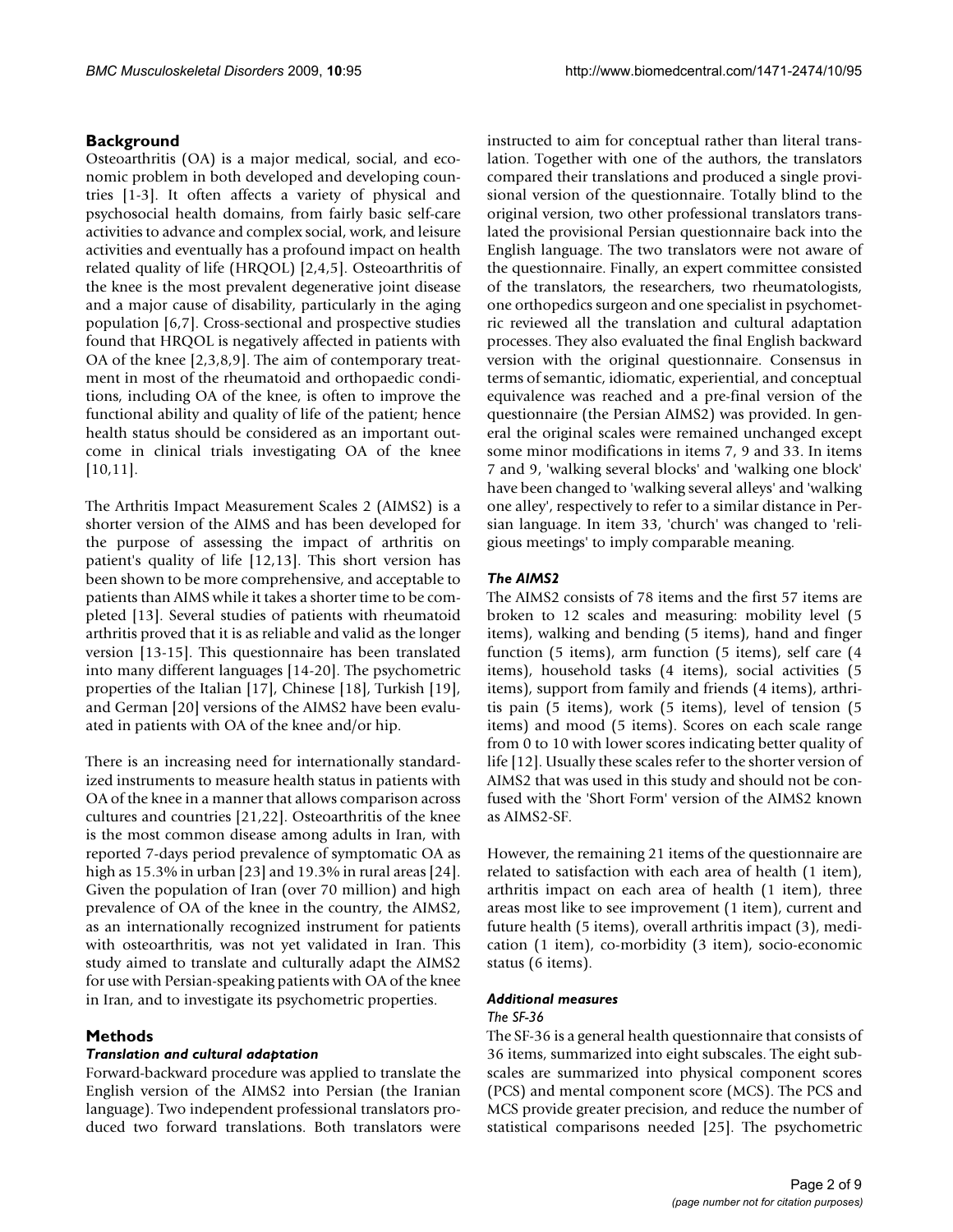properties of the Iranian version of SF-36 are well documented [\[26\]](#page-7-24).

#### *Clinical Measures*

The patient's perception of pain, joint stiffness, and global severity assessment level was measured on a 100 mm visual analogue scale (VAS) ranging from zero (representing 'no pain', 'no stiffness', 'no problem') to 100 (representing 'maximum imaginable pain', 'extreme stiffness' or ' extremely severe)'. Similarly, the physician's global assessment of disease severity was recorded using a 100 mm VAS anchored by word descriptors at each end (0 = 'asymptomatic', 100 = 'extremely severe').

#### *Patients*

A consecutive sample of 230 patients with symptomatic OA of the knee for at least one year duration who were referred to 6 rheumatology and physical therapy clinics in Tehran, Iran, were entered into the study over a period of 11 months. All patients fulfilled clinical and radiological criteria for OA of the knee according to the American College of Rheumatology (ACR) [[27](#page-7-25)]. A rheumatologist classified severity of radiological severity of OA of the knee according to the Kellgren-Lawrence standard criteria. This is a four-grade scale with higher grade indicating more severity [\[28](#page-7-26)]. In order to carry out the test-retest reliability a total of 30 patients, randomly selected from the original group, completed the Persian AIMS2 again 2 days later, in the same manner as the first one. Patients with recent lower extremity fractures and operation, inflammatory arthritis (e.g., rheumatoid arthritis), systematic inflammatory disease, and relevant comorbidities such as cancer, infectious disease, heart attack or clinically recognizable cognitive impairment were excluded from the study.

#### *Statistical analysis*

#### *Distribution of data*

Kolmogorov-Smirnov test was used to assess distribution of the Persian AIMS2, MCS, PCS, and the VAS scores. The interval measurements were normally distributed, and therefore several parametric tests were employed to analyze data. The critical values for significance were set at p  $< 0.05$ .

#### *Reliability*

Reliability of measurement refers to the extent, to which the measured variance in a score reflects the true score, rather than random error; that is, the extent to which measures give consistent or accurate results [\[29](#page-8-0)]. Two common forms of reliability are internal consistency method and test-retest reliability. The internal consistency of a scale relates to its homogeneity. The higher the coefficient value, the higher the reliability and the lower the standard error of measurement. The internal consistency was assessed with the Cronbach's alpha coefficient that

ranges from zero to 1 and values equal or greater than 0.70 indicate adequate internal consistency for a scale [[29](#page-8-0)]. Test-retest reliability measures stability over time, by administering the same test to the same subjects at two points in time [\[29](#page-8-0)]. In this study, 30 randomly selected patients completed the Persian AIMS2 twice with a time interval of 2 days. Test-retest reliability was examined using Intraclass Correlation Coefficient (ICC). Values of ICC vary from zero (totally unreliable) to 1 (perfectly reliable) and values above 0.80 were considered as evidence of excellent reliability [[29\]](#page-8-0).

#### *Convergent validity*

Convergent validity examines the extent to which a particular measure relates to other measures that is believed to be assessing the same construct [\[30](#page-8-1)]. In the absence of a true 'gold standard" against which to assess criterion validity of the Persian AIMS2, we compared this questionnaire with commonly used external measures likely to reflect the impact of knee OA. Thus, correlation between the Persian AIMS2 and the physical and mental component summary scores of the SF-36, and clinical measures (i.e. patient's pain, joint stiffness, global assessment, and physician's global assessment of disease severity) was measured. It was expected that physical constructs of the AIMS2 would be correlated with physical, and mental constructs of the AIMS2 would be correlated with mental components of the SF-36. The Pearson's correlation coefficient was used to test convergent validity of the Persian AIMS2. Correlation values of 0.40 or above were considered satisfactory ( $r \ge 0.81 - 1.0$  as excellent, 0.61-0.80 very good, 0.41–0.60 good, 0.21–0.40 fair, and 0–0.20 poor) [[29](#page-8-0),[31\]](#page-8-2).

#### *Factor analysis*

Finally factor analysis was applied to determine the dimensionality of the items of a questionnaire that is, to determine whether they formed only one overall dimension or more than one [[31](#page-8-2)]. Factor structure of the Persian AIMS2 was performed using the principal component factor analysis with varimax rotation.

#### *Ethics*

The Ethics Committee of the Tehran University of Medical Sciences approved the study. All patients gave informed consent.

#### **Results**

Table [1](#page-3-0) summarizes the demographic and clinical characteristics of the study population as well as descriptive statistics of the distribution for the scales. The mean (SD) age of the participants was 56.9 (8.7) years ranging from 36 to 76. Sixty-eight percents of the respondents were female. The mean duration of disease was  $7.2 \pm 3.5$  years. At the time of enrollment, 80% of the subjects were working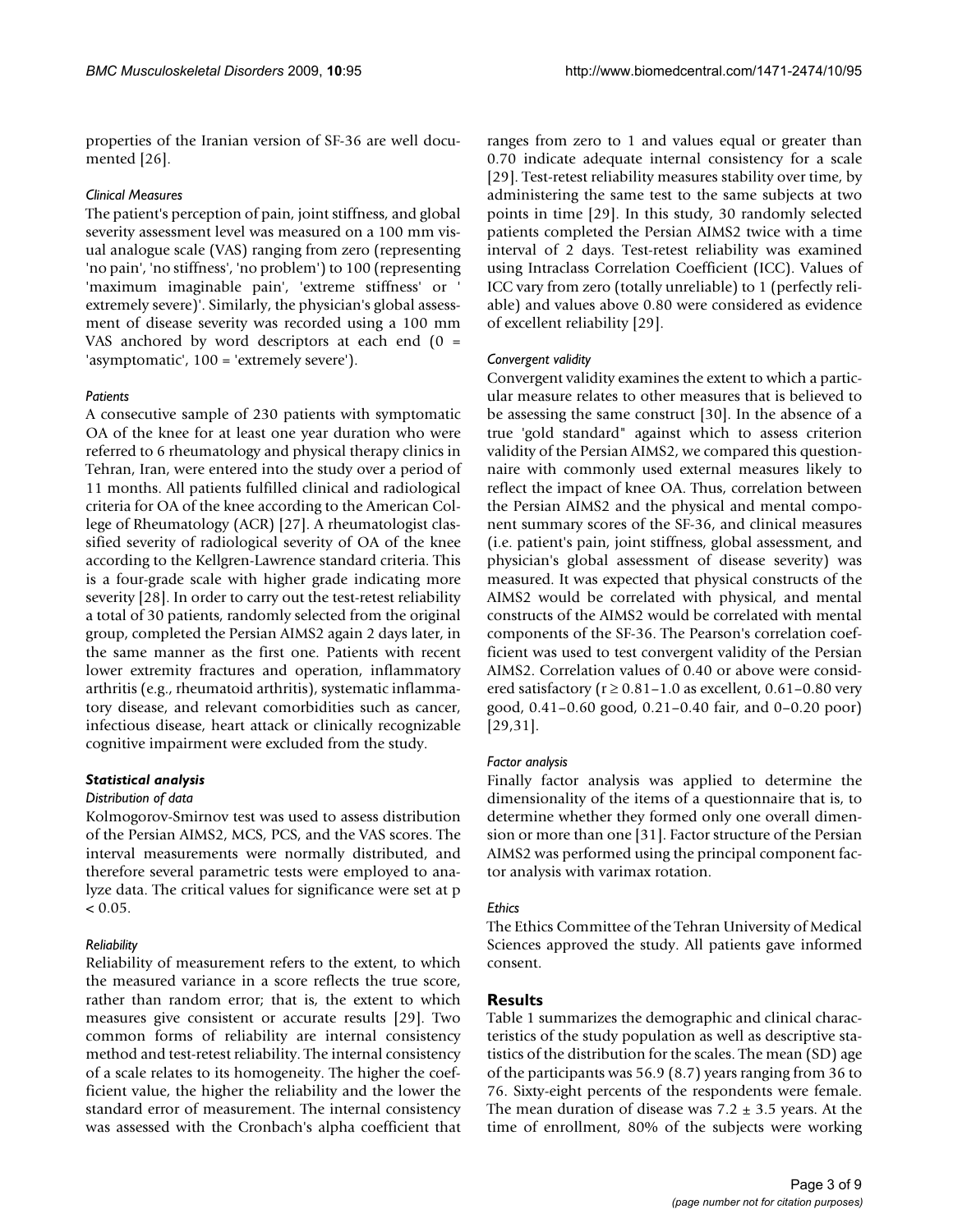|                             |                                 | Mean    | SD            |
|-----------------------------|---------------------------------|---------|---------------|
| Age                         | Years                           | 56.9    | 8.7           |
| <b>Disease duration</b>     | Years                           | $7.2$   | 3.5           |
| SF-36 (0-100)               |                                 |         |               |
|                             | PCS                             | 33.4    | 8.2           |
|                             | MCS                             | 44.2    | 9.9           |
| VAS (0-100)                 |                                 |         |               |
|                             | Pain                            | 55.2    | 22.1          |
|                             | Stiffness                       | 48.4    | 16.5          |
|                             | Patient's assessment            | 58.6    | 12.9          |
|                             | Physician's assessment          | 49.7    | 15.4          |
| Kellgren-Lawrence score (%) |                                 | 2.7     | 0.79          |
|                             | Grade I                         | 28      | 8.5           |
|                             | Grade II                        | 163     | 49.4          |
|                             | Grade III                       | 117     | 35.5          |
|                             | Grade IV                        | $22\,$  | $6.6\,$       |
| AIMS2 Scales (0-10)         |                                 |         |               |
|                             | Mobility level                  | 3.02    | 2.1           |
|                             | Walking and bending             | $6.0\,$ | 2.34          |
|                             | Hand and finger function        | $1.05$  | $1.1\,$       |
|                             | Arm function                    | .4      | 1.5           |
|                             | Self-care                       | $1.2\,$ | $1.4\,$       |
|                             | House holding tasks             | 1.98    | 2.1           |
|                             | Social activities tasks         | 4.93    | 2.4           |
|                             | Support from family and friends | 2.1     | $1.5\,$       |
|                             | Arthritis pain                  | 5.89    | $2.5\,$       |
|                             | Work                            | 3.98    | $\,$ 1.8 $\,$ |
|                             | Level of tension                | 5.1     | 1.9           |
|                             | Mood                            | 3.4     | $1.4\,$       |

#### <span id="page-3-0"></span>**Table 1: Demographic and clinical characteristics of the study population and distribution of scores for each questionnaire (n = 230)**

AIMS2: Arthritis Measurement Scales 2; SF-36: Short Form Health Survey; PCS: Physical Component Summary; MCS: Mental Component Summary, VAS: Visual Analogue Scale.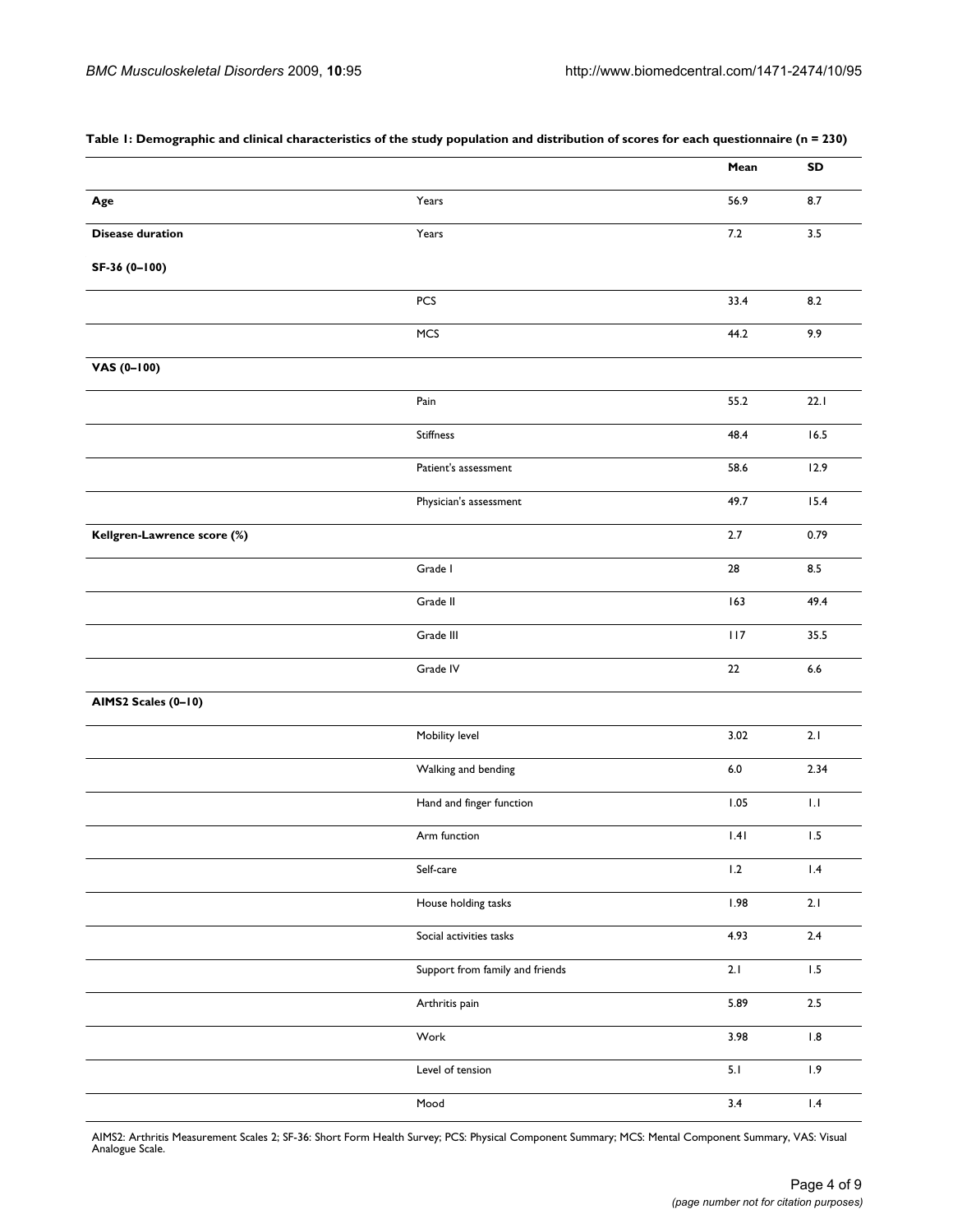(considering household work also as work for women), 12% were retired, and 8% had stopped working because of their knee pain. All subjects were affected by OA of the knee with a radiological severity mostly of the second and third degrees on Kellgren-Lawrence's scale (49.2% and 35.5%, respectively). The mean time to complete the Persian AIMS2 was approximately 23 minutes. In general most participants found the Persian AIMS2 easy to complete and relevant to their current lower extremity problem. Most patients (95%) completed the questionnaire without any missing data.

#### *Reliability*

Table [2](#page-4-0) shows the main results of scale reliability analyses. Cronbach's coefficient ranged from 0.74 for arm function to 0.92 for work. Intraclass correlation coefficient value for the Persian AIMS2 ranged from 0.85 for social activities to 0.96 for mobility level, which indicates excellent test-retest reliability for the AIMS2 scales.

#### *Convergent validity*

Table [3](#page-5-0) summarizes the statistical analyses of correlation between the Persian AIMS2 and the external measures, using Pearson's correlation coefficient. Good significant correlations were found between the PCS and most of the Persian AIMS2 scales, except for support from family and friends, level of tension and mood scales as expected. The PCS had the highest correlation with mobility level, walking and bending and arthritis pain and lowest correlation with support from family and friends lending support to our hypothesis. The MCS were significantly correlated with most of the Persian AIMS2 scales. The highest correlation was observed between the MCS and tension and mood scale scores as predicted.

Moderate to high correlations were observed between mobility level, walking and bending, work, and level of tension scales and VAS measures for pain, joint stiffness, patient's and physician's global assessment. The highest correlations were found between arthritis pain scale and the VAS for pain and joint stiffness. The scores for hand and finger function, arm function, household tasks and mood scales were moderately correlated with most measures. The social activities and support from family and friends scales were not significantly correlated with clinical measures.

#### *Factor analysis*

A factor analysis with varimax rotation was performed and 3 latent factors extracted with eigenvalues greater than 1 that jointly accounted for 67.5% of the total variance. The lower-limb (mobility level and walking and bending) and upper-limb (hand and finger function, arm function) functioning scales together with the self care, household

<span id="page-4-0"></span>**Table 2: Internal consistency and test-retest reliability of the Persian AIMS2**

|                                 | Internal consistency (Cronbach's alpha) | Test-retest reliability (ICC) |
|---------------------------------|-----------------------------------------|-------------------------------|
| Mobility level                  | 0.83                                    | 0.94                          |
| Walking and bending             | 0.81                                    | 0.92                          |
| Hand and finger function        | 0.84                                    | 0.90                          |
| Arm function                    | 0.79                                    | 0.89                          |
| Self-care                       | 0.89                                    | 0.93                          |
| Household tasks                 | 0.88                                    | 0.91                          |
| Social activities               | 0.84                                    | 0.92                          |
| Support from family and friends | 0.78                                    | 0.85                          |
| Arthritis pain                  | 0.83                                    | 0.90                          |
| Work                            | 0.81                                    | 0.94                          |
| Level of tension                | 0.84                                    | 0.89                          |
| Mood                            | 0.79                                    | 0.94                          |

AIMS2: Arthritis Measurement Scales 2; ICC: Intraclass Correlation Coefficient.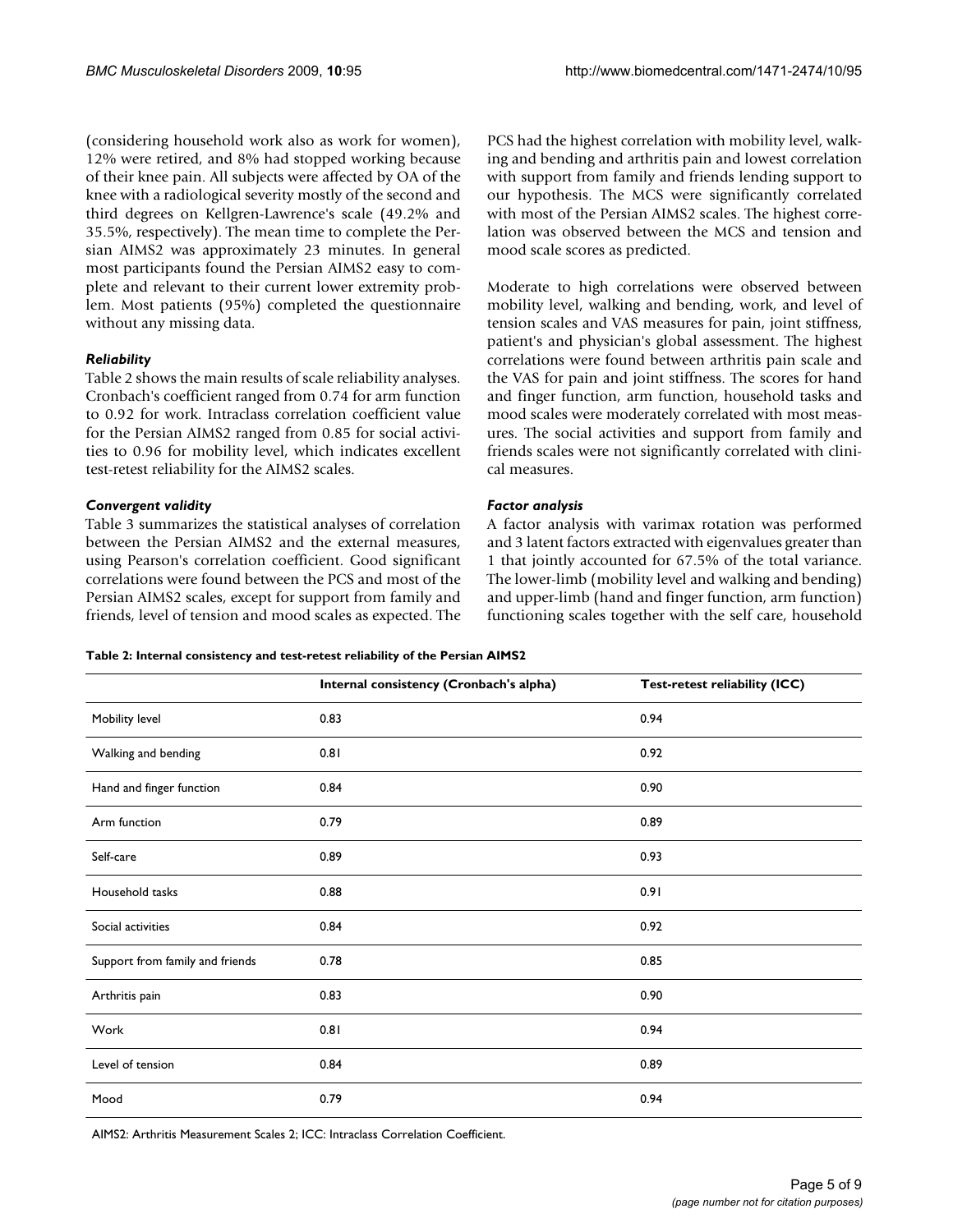|                                 | <b>PCS</b> | <b>MCS</b> | Pain      | <b>Stiffness</b> | <b>Patient's assessment</b> | <b>Physician's assessment</b> |
|---------------------------------|------------|------------|-----------|------------------|-----------------------------|-------------------------------|
| Mobility level                  | $-0.50**$  | $-0.18*$   | $0.44***$ | $0.40**$         | $0.41*$                     | $0.45**$                      |
| Walking and bending             | $-0.67**$  | $-0.22*$   | $0.55**$  | $0.45**$         | $0.50*$                     | $0.58**$                      |
| Hand and finger function        | $-0.34*$   | $-0.10*$   | $0.13*$   | $0.11*$          | $0.20*$                     | $0.21*$                       |
| Arm function                    | $-0.36*$   | $-0.05$    | $0.22*$   | $0.19*$          | $0.31*$                     | $0.32*$                       |
| Self-care                       | $-0.18*$   | $-0.10$    | $0.30*$   | $0.20*$          | $0.23*$                     | $0.22*$                       |
| Household tasks                 | $-0.27*$   | $-0.15*$   | $0.18*$   | $0.17*$          | $0.14*$                     | $0.25*$                       |
| Social activities               | $-0.40**$  | $-0.45**$  | 0.10      | 0.005            | $-0.01$                     | $0.17*$                       |
| Support from family and friends | $-0.05$    | $-0.38*$   | 0.09      | 0.1              | 0.03                        | 0.08                          |
| Arthritis pain                  | $-0.71**$  | $-0.29*$   | $0.57**$  | $0.49**$         | $0.47**$                    | $0.50*$                       |
| Work                            | $-0.58*$   | $-0.31*$   | $0.49**$  | $0.51***$        | $0.55**$                    | $0.48**$                      |
| Level of tension                | $-0.29*$   | $-0.41*$   | $0.29*$   | $0.27*$          | $0.21*$                     | $0.23*$                       |
| Mood                            | $-0.39*$   | $-0.49**$  | $0.27*$   | $0.32*$          | $0.22*$                     | $0.37**$                      |

<span id="page-5-0"></span>**Table 3: The Pearson correlation coefficients of the Persian AIMS2 and the SF-36 component scores and clinical measures (n = 230)**

 $*$  P < 0.05,  $**$  P < 0.01

AIMS2: Arthritis Measurement Scales 2; SF-36: Short Form Health Survey; PCS: Physical Component Summary; MCS: Mental Component Summary, VAS: Visual Analogue Scale.

tasks, arthritis pain and work scales formed the first factor, which explained 47% of the total variance measured. The psychological scales (level of tension and mood) were loaded on the second factor, which explained 11.1% of the variance. The third factor (9.4% of the variance) was determined by the social dimension, consisting of the social activities and support from family and friends scales (Table [4\)](#page-6-0).

#### **Discussion**

The results of present study have shown satisfactory internal consistency, test-retest reliability, and convergent validity for the Persian AIMS2 in patients with osteoarthritis of the knee. The questionnaire covers most important areas of health status that are influenced by knee OA. With the growing number of multinational and multi-center studies, the need to culturally adapt health status measures for use in other than the original source language has grown rapidly [[32\]](#page-8-3). The presence of an internationally validated instrument for knee OA would allow direct comparison across countries and centers.

Our findings suggested satisfactory internal consistency for the Persian AIMS2. The Cronbach's alpha of the Persian AIMS2 ranged from 0.74 to 0.91 that is comparable to results previously reported for Italian (0.72–0.92), Turkish (0.72–0.90), and German (0.73–0.88) versions of the AIMS2 [\[17](#page-7-16),[19,](#page-7-18)[20](#page-7-15)]. In addition, the Persian AIMS2 showed excellent test-retest reliability, with ICC ranging from 0.83 to 0.96. Similar ICC values have been reported in Italian (0.70–90), Turkish (0.75–0.98), and German studies (0.87–0.95) [[17](#page-7-16),[19](#page-7-18)[,20](#page-7-15)].

The Persian AIMS2 showed significant good convergent validity, as assessed with the physical and mental component scores of the Persian SF-36 and clinical measures. Satisfactory significant correlations were found between the PCS score and most of the Persian AIMS2 scales, especially mobility level, walking and bending, and arthritis pain. Correlation between support from family and friends and the PCS was not significant. Fair to good correlations were observed between MCS and most of the AIMS2 scales. The highest correlation was found between the MCS and mood, social activities and level of tension. No significant correlation was found between the MCS and arm function and self care. In a Chinese validation study the World Health Organization Quality of Life questionnaire (WHOQOL-BREF) was used to test convergent validity of the AIMS2. In their study significant correlation were reported between physical and psychological dimen-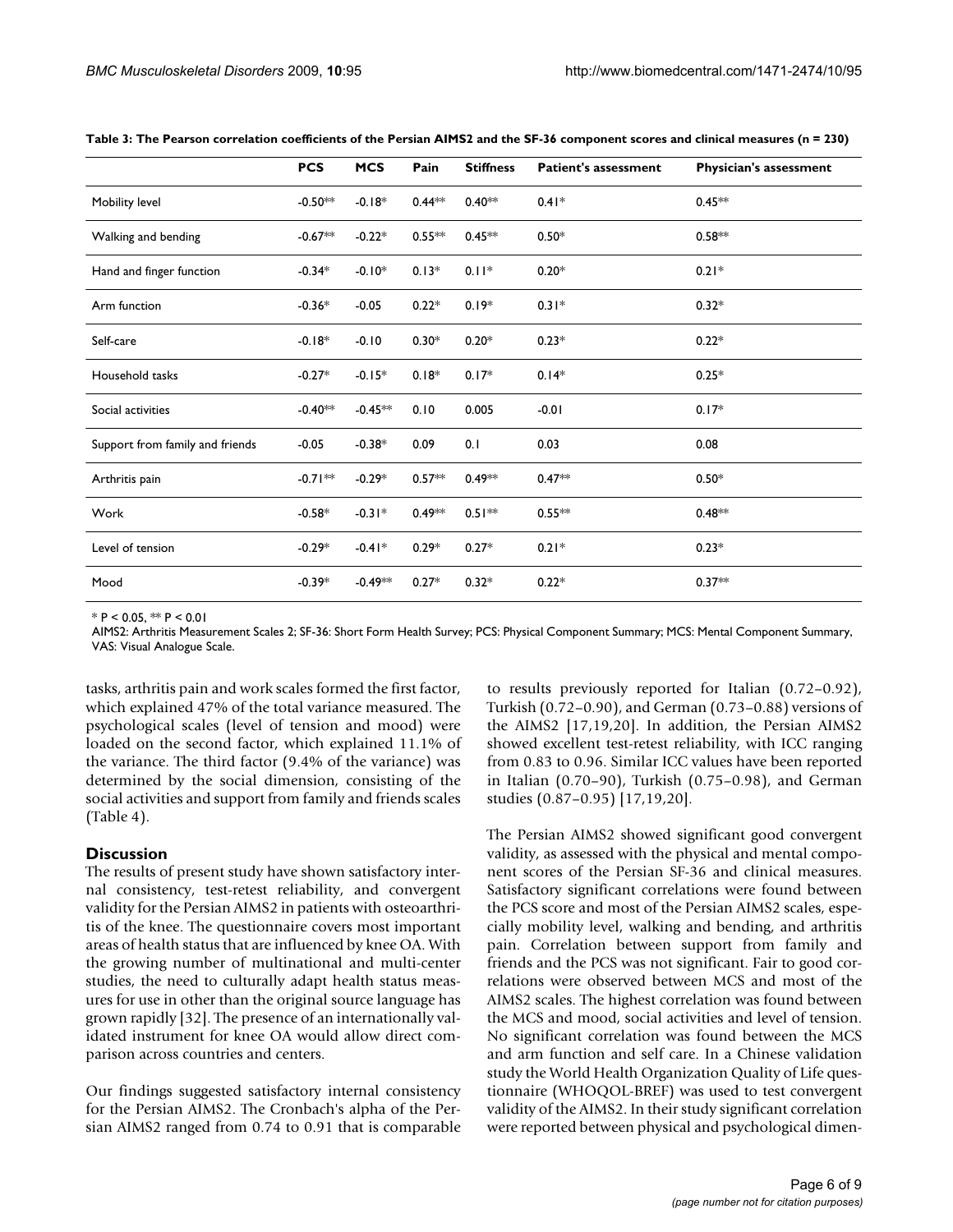|                                       | Factor I                 | Factor 2                     | Factor 3                     |
|---------------------------------------|--------------------------|------------------------------|------------------------------|
|                                       | Physical                 | Psychological                | <b>Social</b>                |
| <b>AIMS2</b> scales                   |                          | $\overline{\phantom{a}}$     | $\blacksquare$               |
| Mobility level                        | 0.72                     | $\overline{\phantom{a}}$     | $\overline{\phantom{a}}$     |
| Walking and bending                   | 0.65                     | ٠                            | ٠                            |
| Hand and finger function              | 0.59                     |                              | $\overline{\phantom{0}}$     |
| Arm function                          | 0.54                     | $\overline{\phantom{a}}$     | $\blacksquare$               |
| Self-care                             | 0.74                     |                              |                              |
| Household tasks                       | 0.75                     | ٠                            | $\qquad \qquad \blacksquare$ |
| Social activities                     |                          | $\overline{\phantom{a}}$     | 0.60                         |
| Support from family and friends       |                          | $\overline{\phantom{a}}$     | 0.57                         |
| Arthritis pain                        | 0.65                     | $\qquad \qquad \blacksquare$ | $\qquad \qquad \blacksquare$ |
| Work                                  | 0.53                     | $\overline{\phantom{0}}$     | $\overline{\phantom{a}}$     |
| Level of tension                      | $\overline{\phantom{a}}$ | 0.76                         | $\blacksquare$               |
| Mood                                  | $\blacksquare$           | 0.67                         | $\overline{\phantom{a}}$     |
| Variance contributed by each factor** | 47                       | 11.1                         | 9.4                          |

<span id="page-6-0"></span>**Table 4: The factor structure of the Persian AIMS2 obtained from principal component analysis\***

\* Factor loadings greater than 0.40 were considered satisfactory.

\*\* Total variance explained: 67.5%.

sions of the WHOQOL-BREF and the Chinese AIMS2 [[18](#page-7-17)]. However, our findings demonstrated that the Persian version of the AIMS2 is a valid instrument to measure physical and psychosocial of HRQOL in patients with OA of the knee.

Fair to good correlations were observed between most of the Persian AIMS2 scales and the subjective clinical measures of pain, joint stiffness and global assessment of disease severity. All or some of these clinical measures were used in previous studies to test convergent validity of the Italian [[17\]](#page-7-16), Chinese [\[18](#page-7-17)], Turkish [\[19](#page-7-18)], and German [\[20](#page-7-15)], version of the AIMS2. Stronger correlation between mobility level and walking and bending scales and all clinical measures were found in the present study relative to other validation studies. Similar to German validation [[20](#page-7-15)], the correlation between social activity scale and clinical measures was significant.

A three-factor solution was extracted from the factor analysis of the Persian AIMS2 that jointly accounted for the 67.5% of the total variance. In fact the result was satisfactory and consistent with the theoretical basis for the original conceptual model of the instrument. A German study also confirmed the postulated three-factor structure for the AIMS2 with a physical, physiological and social dimension, explaining 48.5%, 13.9% and 6.8% of the variation, respectively [\[20\]](#page-7-15). Similarly an Italian study indicated that the factor analysis provided a three-factor health status model explaining 63.5% of the variance observed [[17\]](#page-7-16).

This study has several limitations. Perhaps the main concern is that this study did not provide evidence for responsiveness to change or other psychometric tests (e.g. discriminant validity). Secondly, the statistical analysis was limited. For instance, to indicate the factor structure of the instrument it would be interesting to carry out confirmatory factor analysis instead of exploratory factor analysis. The future studies could focus on other psychometric properties of the questionnaire and also on different applications of the AIMS2 among Iranian patients.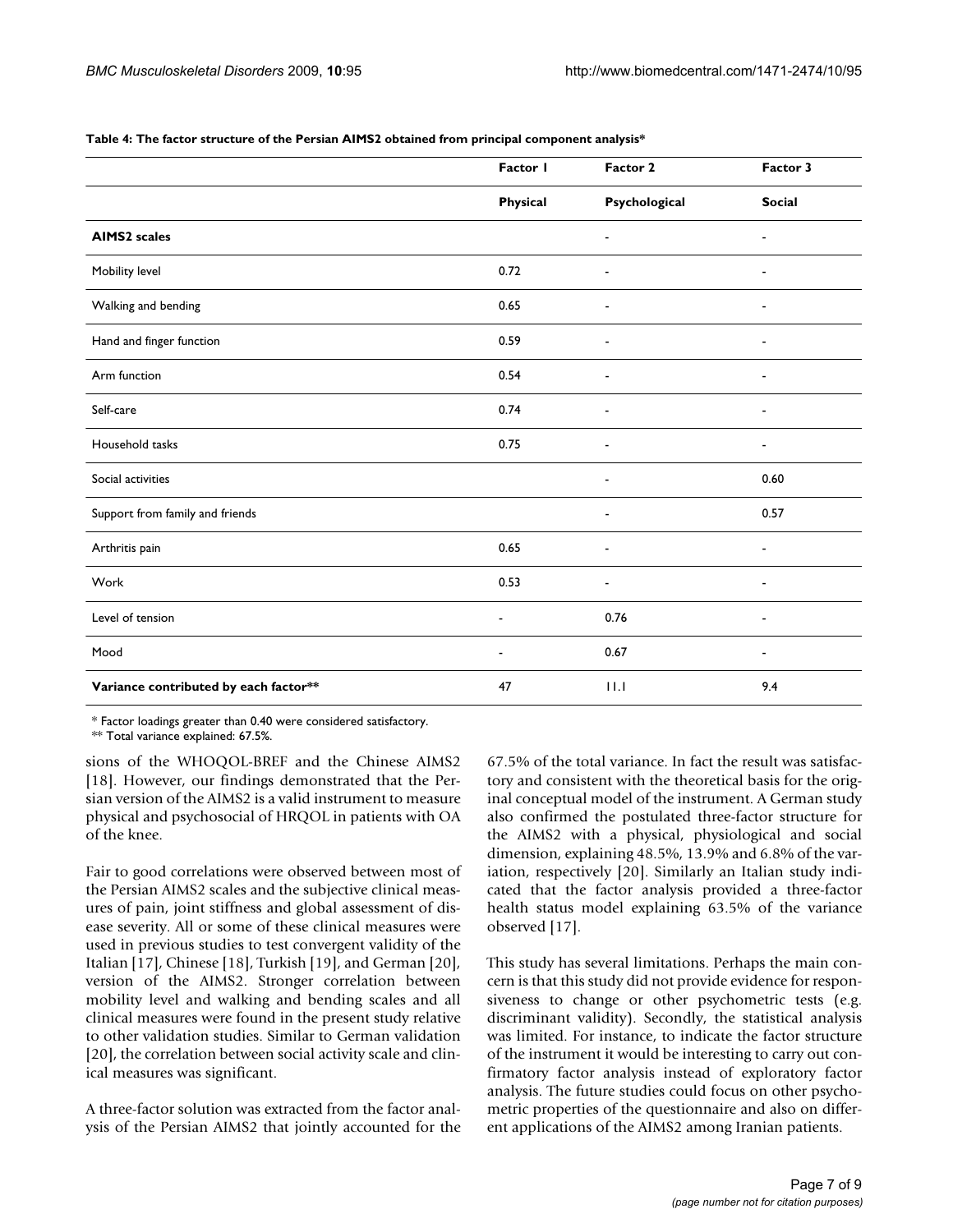#### **Conclusion**

The present study presents initial step in evaluating psychometric properties of a well-known instrument to measure the impact of arthritis on Persian-speaking patients with osteoarthritis of the knee in Iran. Since health related quality of life was rarely assessed as primary end-point in studies of osteoarthritis of the knee in Iran, indeed the Persian AIMS2 might possibly provide both clinicians and patients with numerous advantages as an important outcome measure in the future studies. However, its sensitivity to change needs still to be studied.

#### **Competing interests**

The authors declare that they have no competing interests.

#### **Authors' contributions**

All authors were involved in data collection, analysis, interpretation of results, and manuscript preparation. In addition, SJM, MP, and AM designed the study and prepared the first draft of the paper. AM provided the final manuscript. All authors read and approved the final manuscript.

#### **Acknowledgements**

We wish to express our gratitude to physicians who co-operated in the selection of the patients and patients who gave their time to complete the questionnaires. This research was supported by Sport Medicine Research Center (SMRC), Tehran University of Medical Sciences; grant No 85-01-53- 3579.

#### **References**

- <span id="page-7-0"></span>Sowers M: [Epidemiology of risk factors for osteoarthritis: sys](http://www.ncbi.nlm.nih.gov/entrez/query.fcgi?cmd=Retrieve&db=PubMed&dopt=Abstract&list_uids=11604603)**[temic factors.](http://www.ncbi.nlm.nih.gov/entrez/query.fcgi?cmd=Retrieve&db=PubMed&dopt=Abstract&list_uids=11604603)** *Curr Opin Rheumatol* 2001, **13:**447-451.
- <span id="page-7-2"></span>2. Jinks C, Jordan K, Croft P: **[Osteoarthritis as a public health](http://www.ncbi.nlm.nih.gov/entrez/query.fcgi?cmd=Retrieve&db=PubMed&dopt=Abstract&list_uids=17308312) [problem: the impact of developing knee pain on physical](http://www.ncbi.nlm.nih.gov/entrez/query.fcgi?cmd=Retrieve&db=PubMed&dopt=Abstract&list_uids=17308312) [function in adults living in the community: \(KNEST 3\).](http://www.ncbi.nlm.nih.gov/entrez/query.fcgi?cmd=Retrieve&db=PubMed&dopt=Abstract&list_uids=17308312)** *Rheumatology* 2007, **46:**877-881.
- <span id="page-7-1"></span>3. Boutron I, Rannou F, Jardinaud-Lopez M, Meric G, Revel M, Poiraudeau S: **[Disability and quality of life of patients with knee or](http://www.ncbi.nlm.nih.gov/entrez/query.fcgi?cmd=Retrieve&db=PubMed&dopt=Abstract&list_uids=18276169) [hip osteoarthritis in the primary care setting and factors](http://www.ncbi.nlm.nih.gov/entrez/query.fcgi?cmd=Retrieve&db=PubMed&dopt=Abstract&list_uids=18276169) associated with general practitioners' indication for pros[thetic replacement within 1 year.](http://www.ncbi.nlm.nih.gov/entrez/query.fcgi?cmd=Retrieve&db=PubMed&dopt=Abstract&list_uids=18276169)** *Osteoarthritis Cartilage* 2008, **16:**1024-1031.
- <span id="page-7-3"></span>4. Brooks PM: **[Impact of osteoarthritis on individuals and soci](http://www.ncbi.nlm.nih.gov/entrez/query.fcgi?cmd=Retrieve&db=PubMed&dopt=Abstract&list_uids=12192258)[ety: how much disability? Social consequences and health](http://www.ncbi.nlm.nih.gov/entrez/query.fcgi?cmd=Retrieve&db=PubMed&dopt=Abstract&list_uids=12192258) [economic implications.](http://www.ncbi.nlm.nih.gov/entrez/query.fcgi?cmd=Retrieve&db=PubMed&dopt=Abstract&list_uids=12192258)** *Curr Opin Rheumatol* 2002, **14:**573-577.
- <span id="page-7-4"></span>5. Nunez M, Nunez E, Segur JM, Maculé F, Sanchez A, Hernández MV, Vilalta C: **[Health-related quality of life and costs in patients](http://www.ncbi.nlm.nih.gov/entrez/query.fcgi?cmd=Retrieve&db=PubMed&dopt=Abstract&list_uids=16962795) [with osteoarthritis on waiting list for total knee replace](http://www.ncbi.nlm.nih.gov/entrez/query.fcgi?cmd=Retrieve&db=PubMed&dopt=Abstract&list_uids=16962795)[ment.](http://www.ncbi.nlm.nih.gov/entrez/query.fcgi?cmd=Retrieve&db=PubMed&dopt=Abstract&list_uids=16962795)** *Osteoarthritis Cartilage* 2007, **15:**258-265.
- <span id="page-7-5"></span>6. Felson DT, Zhang Y, Hannan MT, Naimark A, Weissman BN, Aliabadi P, Levy D: **[The incidence and natural history of knee osteoar](http://www.ncbi.nlm.nih.gov/entrez/query.fcgi?cmd=Retrieve&db=PubMed&dopt=Abstract&list_uids=7575700)[thritis in the elderly. The Framingham Osteoarthritis Study.](http://www.ncbi.nlm.nih.gov/entrez/query.fcgi?cmd=Retrieve&db=PubMed&dopt=Abstract&list_uids=7575700)** *Arthritis Rheum* 1995, **38:**1500-1505.
- <span id="page-7-6"></span>7. Dawson J, Linsell L, Zondervan K, Rose P, Randall T, Carr A, Fitzpatrick R: **[Epidemiology of hip and knee pain and its impact on](http://www.ncbi.nlm.nih.gov/entrez/query.fcgi?cmd=Retrieve&db=PubMed&dopt=Abstract&list_uids=14762225) [overall health status in older adults.](http://www.ncbi.nlm.nih.gov/entrez/query.fcgi?cmd=Retrieve&db=PubMed&dopt=Abstract&list_uids=14762225)** *Rheumatology* 2004, **43:**497-504.
- <span id="page-7-7"></span>8. Alonsso J, Ferrer M, Gandek B, Ware JE Jr, Aaronson NK, Mosconi P, Rasmussen NK, Bullinger M, Fukuhara S, Kaasa S, Leplège A, IQOLA Project Group: **Health-related quality of life associated with chronic conditions in eight countries: Results from the International Quality of Life Assessment (IQOLA) Project.** *Quality Life Res* 2004, **13:**283-298.
- <span id="page-7-8"></span>9. Picavet HSJ, Hoeymans N: **[Health-related quality of life in mul](http://www.ncbi.nlm.nih.gov/entrez/query.fcgi?cmd=Retrieve&db=PubMed&dopt=Abstract&list_uids=15140781)[tiple musculoskeletal disease: SF-36 and EQ-5D in the DMC3](http://www.ncbi.nlm.nih.gov/entrez/query.fcgi?cmd=Retrieve&db=PubMed&dopt=Abstract&list_uids=15140781) [study.](http://www.ncbi.nlm.nih.gov/entrez/query.fcgi?cmd=Retrieve&db=PubMed&dopt=Abstract&list_uids=15140781)** *Ann Rheum Dis* 2004, **63:**723-729.
- <span id="page-7-9"></span>10. Ward MM: **Outcome measurement: health status and quality of life.** *Curr Opi Rheumatol* 2004, **16:**96-101.
- <span id="page-7-10"></span>11. Jackowski D, Guyatt G: **A guide to health measurement.** *Clin Orthop Rel Res* 2003, **413:**80-89.
- <span id="page-7-11"></span>12. Meenan RF, Gertman PM, Mason JH: **[Measuring health status in](http://www.ncbi.nlm.nih.gov/entrez/query.fcgi?cmd=Retrieve&db=PubMed&dopt=Abstract&list_uids=7362665) [arthritis. The Arthritis Impact Measurement Scales.](http://www.ncbi.nlm.nih.gov/entrez/query.fcgi?cmd=Retrieve&db=PubMed&dopt=Abstract&list_uids=7362665)** *Arthritis Rheum* 1980, **23:**146-152.
- <span id="page-7-12"></span>13. Meenan RF, Mason JH, Anderson JJ, Guccione AA, Kazis LE: **[AIMS2.](http://www.ncbi.nlm.nih.gov/entrez/query.fcgi?cmd=Retrieve&db=PubMed&dopt=Abstract&list_uids=1731806) [The content and properties of a revised and expanded](http://www.ncbi.nlm.nih.gov/entrez/query.fcgi?cmd=Retrieve&db=PubMed&dopt=Abstract&list_uids=1731806) Arthritis Impact Measurement Scales Health Status Ques[tionnaire.](http://www.ncbi.nlm.nih.gov/entrez/query.fcgi?cmd=Retrieve&db=PubMed&dopt=Abstract&list_uids=1731806)** *Arthritis Rheum* 1992, **35:**1-10.
- <span id="page-7-14"></span>14. Riemsma RP, Taal E, Rasker JJ, Houtman PM, Van Paassen HC, Wiegman O: **[Evaluation of a Dutch version of the AIMS2 for](http://www.ncbi.nlm.nih.gov/entrez/query.fcgi?cmd=Retrieve&db=PubMed&dopt=Abstract&list_uids=8761188) [patients with rheumatoid arthritis.](http://www.ncbi.nlm.nih.gov/entrez/query.fcgi?cmd=Retrieve&db=PubMed&dopt=Abstract&list_uids=8761188)** *Br J Rheumatol* 1996, **35:**755-760.
- <span id="page-7-13"></span>15. Brandao L, Ferraz MB, Zerbini CA: **[Health status in rheumatoid](http://www.ncbi.nlm.nih.gov/entrez/query.fcgi?cmd=Retrieve&db=PubMed&dopt=Abstract&list_uids=9712090) [arthritis: cross cultural evaluation of a Portuguese version of](http://www.ncbi.nlm.nih.gov/entrez/query.fcgi?cmd=Retrieve&db=PubMed&dopt=Abstract&list_uids=9712090) the Arthritis Impact Measurement Scales 2 [\(BRASILAIMS2\).](http://www.ncbi.nlm.nih.gov/entrez/query.fcgi?cmd=Retrieve&db=PubMed&dopt=Abstract&list_uids=9712090)** *J Rheumatol* 1998, **25:**1499-1501.
- 16. Salaffi F, Ferraccioli GF, Troise Rioda W, Carotti M, Sacchini G, Cervini C: **[The validity and reliability of the Italian version of the](http://www.ncbi.nlm.nih.gov/entrez/query.fcgi?cmd=Retrieve&db=PubMed&dopt=Abstract&list_uids=1561484) [Arthritis Impact Measurement Scales in patients with rheu](http://www.ncbi.nlm.nih.gov/entrez/query.fcgi?cmd=Retrieve&db=PubMed&dopt=Abstract&list_uids=1561484)[matoid arthritis.](http://www.ncbi.nlm.nih.gov/entrez/query.fcgi?cmd=Retrieve&db=PubMed&dopt=Abstract&list_uids=1561484)** *Recenti Prog Med* 1992, **83:**7-11.
- <span id="page-7-16"></span>17. Salaffi F, Piva S, Barreca C, Cacace E, Ciancio G, Leardini G, Mannoni A, Minari C, Occhi P, Pianon M, Punzi L, Re KA, Scarpa R, Sulli A, Troise-Rioda W: **[Validation of an Italian version of the Arthri](http://www.ncbi.nlm.nih.gov/entrez/query.fcgi?cmd=Retrieve&db=PubMed&dopt=Abstract&list_uids=10908689)[tis Impact Measurement Scales 2 \(Italian-AIMS2\) for](http://www.ncbi.nlm.nih.gov/entrez/query.fcgi?cmd=Retrieve&db=PubMed&dopt=Abstract&list_uids=10908689) [patients with osteoarthritis of the knee.](http://www.ncbi.nlm.nih.gov/entrez/query.fcgi?cmd=Retrieve&db=PubMed&dopt=Abstract&list_uids=10908689)** *Rheumatology* 2000, **39:**720-727.
- <span id="page-7-17"></span>18. Chu EM, Chiu KY, Wong RW, Tang MW, Lau CS: **[Translation and](http://www.ncbi.nlm.nih.gov/entrez/query.fcgi?cmd=Retrieve&db=PubMed&dopt=Abstract&list_uids=14872451) [validation of Arthritis Impact Measurement Scales 2 into](http://www.ncbi.nlm.nih.gov/entrez/query.fcgi?cmd=Retrieve&db=PubMed&dopt=Abstract&list_uids=14872451) [Chinese: CAIMS2.](http://www.ncbi.nlm.nih.gov/entrez/query.fcgi?cmd=Retrieve&db=PubMed&dopt=Abstract&list_uids=14872451)** *Arthritis Rheum* 2004, **51:**20-27.
- <span id="page-7-18"></span>19. Atamaz F, Hepguler S, Oncu J: **[Translation and validation of the](http://www.ncbi.nlm.nih.gov/entrez/query.fcgi?cmd=Retrieve&db=PubMed&dopt=Abstract&list_uids=15996073) [Turkish version of the Arthritis Impact Measurement Scales](http://www.ncbi.nlm.nih.gov/entrez/query.fcgi?cmd=Retrieve&db=PubMed&dopt=Abstract&list_uids=15996073) [2 in patients with knee osteoarthritis.](http://www.ncbi.nlm.nih.gov/entrez/query.fcgi?cmd=Retrieve&db=PubMed&dopt=Abstract&list_uids=15996073)** *J Rheumatol* 2005, **32:**1331-1336.
- <span id="page-7-15"></span>20. Rosemann T, Szecsenyi J: **Cultural adaptation and validation of a German version of the Arthritis Impact Measurement Scales 2 (AIMS2).** *Osteoarth Cartilage* 2007, **15:**1128-1133.
- <span id="page-7-19"></span>21. Xie F, Li SC, Thumboo J: **[Do health-related quality-of-life](http://www.ncbi.nlm.nih.gov/entrez/query.fcgi?cmd=Retrieve&db=PubMed&dopt=Abstract&list_uids=15942914) [domains and items in knee and hip osteoarthritis vary in](http://www.ncbi.nlm.nih.gov/entrez/query.fcgi?cmd=Retrieve&db=PubMed&dopt=Abstract&list_uids=15942914) importance across social-cultural contexts? A qualitative [systematic literature review.](http://www.ncbi.nlm.nih.gov/entrez/query.fcgi?cmd=Retrieve&db=PubMed&dopt=Abstract&list_uids=15942914)** *Semin Arthritis Rheum* 2005, **34:**793-804.
- <span id="page-7-20"></span>22. Strand V, Kelman A: **[Outcome measures in osteoarthritis: ran](http://www.ncbi.nlm.nih.gov/entrez/query.fcgi?cmd=Retrieve&db=PubMed&dopt=Abstract&list_uids=14713399)[domized controlled trials.](http://www.ncbi.nlm.nih.gov/entrez/query.fcgi?cmd=Retrieve&db=PubMed&dopt=Abstract&list_uids=14713399)** *Curr Rheumatol Rep* 2004, **6:**20-30.
- <span id="page-7-21"></span>23. Davatchi F, Jamshidi AR, Banihashemi AT, Gholami J, Forouzanfar MH, Akhlaghi M, Barghamdi M, Noorolahzadeh E, Khabazi AR, Salesi M, Salari AH, Karimifar M, Essalat-Manesh K, Hajialiloo M, Soroosh M, Farzad F, Moussavi HR, Samadi F, Ghaznavi K, Asgharifard H, Zangiabadi AH, Shahram F, Nadji A, Akbarian M, Gharibdoost F: **[WHO-](http://www.ncbi.nlm.nih.gov/entrez/query.fcgi?cmd=Retrieve&db=PubMed&dopt=Abstract&list_uids=18464299)[ILAR COPCORD Study \(Stage 1, Urban Study\) in Iran.](http://www.ncbi.nlm.nih.gov/entrez/query.fcgi?cmd=Retrieve&db=PubMed&dopt=Abstract&list_uids=18464299)** *J Rheumatol* 2008, **35:**1384-1389.
- <span id="page-7-22"></span>24. Davatchi F, Tehrani Banihashemi A, Gholami J, Faezi ST, Forouzanfar MH, Salesi M, Karimifar M, Essalatmanesh K, Barghamdi M, Noorolahzadeh E, Dahaghin S, Rasker JJ: The prevalence of musculoskele**tal complaints in a rural area in Iran: a WHO-ILAR COPCORD study (stage 1, rural study) in Iran.** *Clin Rheumatol* in press.
- <span id="page-7-23"></span>25. Ware JE, Sherbourne CD: **[The MOS 36-item short-form health](http://www.ncbi.nlm.nih.gov/entrez/query.fcgi?cmd=Retrieve&db=PubMed&dopt=Abstract&list_uids=1593914) [survey \(SF-36\): I. Conceptual framework and item selection.](http://www.ncbi.nlm.nih.gov/entrez/query.fcgi?cmd=Retrieve&db=PubMed&dopt=Abstract&list_uids=1593914)** *Med Care* 1992, **30:**473-481.
- <span id="page-7-24"></span>26. Montazeri A, Goshtasebi A, Vahdaninia M, Gandek B: **[The Short](http://www.ncbi.nlm.nih.gov/entrez/query.fcgi?cmd=Retrieve&db=PubMed&dopt=Abstract&list_uids=16022079) [Form Health Survey \(SF-36\): translation and validation](http://www.ncbi.nlm.nih.gov/entrez/query.fcgi?cmd=Retrieve&db=PubMed&dopt=Abstract&list_uids=16022079) [study of the Iranian version.](http://www.ncbi.nlm.nih.gov/entrez/query.fcgi?cmd=Retrieve&db=PubMed&dopt=Abstract&list_uids=16022079)** *Qual Life Res* 2005, **14:**875-882.
- <span id="page-7-25"></span>27. Altman R, Alarcon G, Appelrouth DD, Borenstein D, Brandt K, Brown C, Cooke TD, Daniel W, Feldman D: **[The American Col](http://www.ncbi.nlm.nih.gov/entrez/query.fcgi?cmd=Retrieve&db=PubMed&dopt=Abstract&list_uids=2025304)[lege of Rheumatology criteria for the classification and](http://www.ncbi.nlm.nih.gov/entrez/query.fcgi?cmd=Retrieve&db=PubMed&dopt=Abstract&list_uids=2025304) [reporting of osteoarthritis of the hip.](http://www.ncbi.nlm.nih.gov/entrez/query.fcgi?cmd=Retrieve&db=PubMed&dopt=Abstract&list_uids=2025304)** *Arthritis Rheum* 1991, **34:**505-514.
- <span id="page-7-26"></span>28. Kellgren JH, Lawrence JS: **[Radiological assessment of osteoar](http://www.ncbi.nlm.nih.gov/entrez/query.fcgi?cmd=Retrieve&db=PubMed&dopt=Abstract&list_uids=13498604)[throsis.](http://www.ncbi.nlm.nih.gov/entrez/query.fcgi?cmd=Retrieve&db=PubMed&dopt=Abstract&list_uids=13498604)** *Ann Rheum Dis* 1957, **16:**494-502.